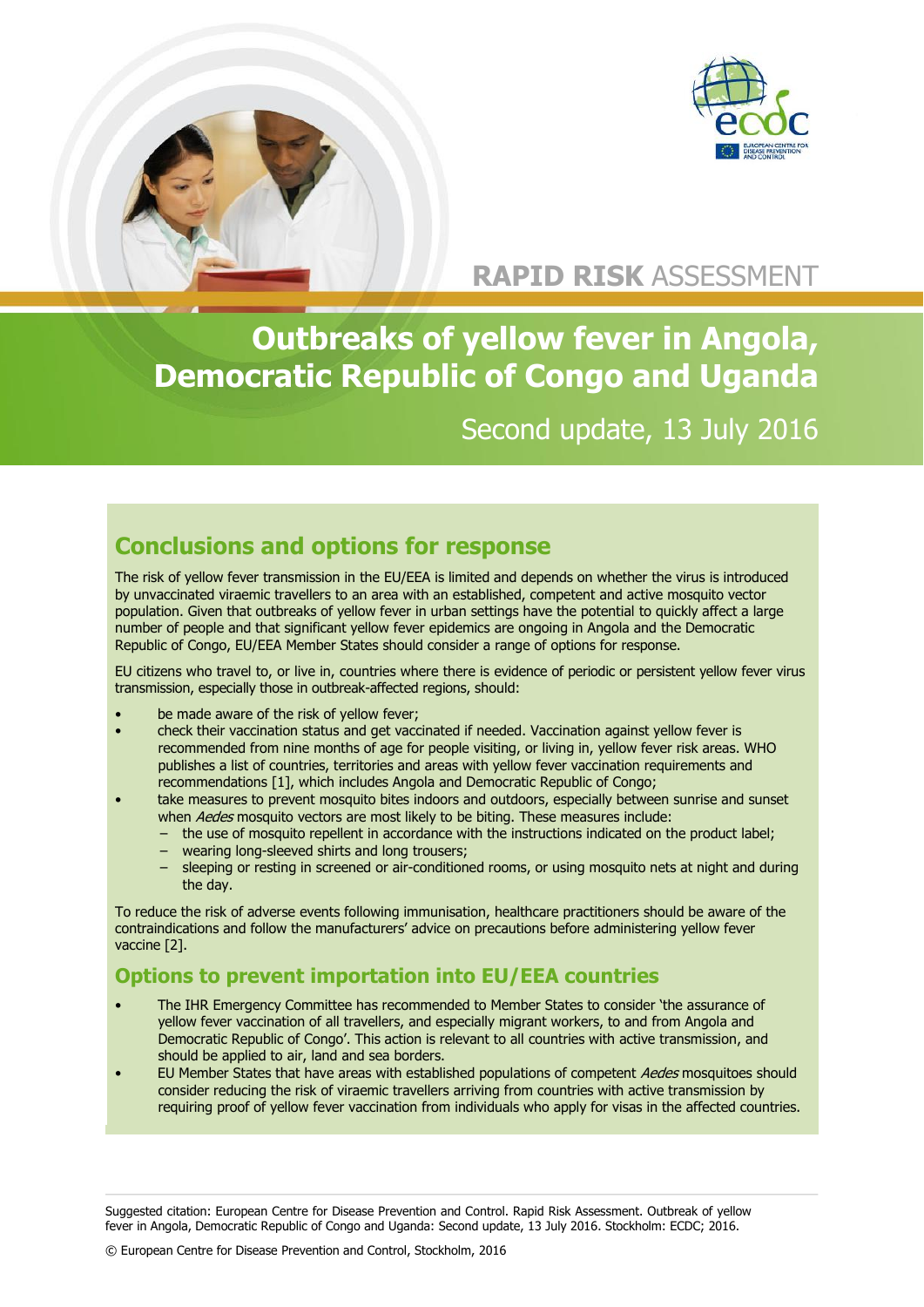#### **Options to prevent transmission in EU/EEA countries**

- Raise awareness among public health stakeholders, in particular physicians and health professionals working in travel health clinics, about the risk of yellow fever virus introduction to the EU through unvaccinated viraemic travellers from epidemic areas.
- Clinicians should consider yellow fever in the differential diagnoses of travellers returning from areas at risk of yellow fever.
- Ensure that physicians, health professionals and travel health clinics get updated information about areas with an ongoing yellow fever outbreak to support their diagnosis in travellers returning from those areas.
- In receptive areas (i.e. areas with active competent vectors and people susceptible to yellow fever infection), use personal protective measures, such as mosquito nets, for any suspected, probable or confirmed yellow fever case in order to prevent further transmission through mosquito bites.
- Implement focal vector control in all areas where unvaccinated viraemic travellers have stayed in order to prevent further transmission in receptive areas.

# **Source and date of request**

ECDC internal decision, 28 June 2016

# **Public health issue**

This document assesses the risk to EU/EEA countries and citizens associated with the ongoing outbreaks of yellow fever in Angola, Democratic Republic of Congo (DRC) and Uganda, and also includes a brief overview of yellow fever transmission in other parts of Africa.

This is the second update of the rapid risk assessment of the yellow fever outbreaks in Angola, Democratic Republic of Congo and Uganda. The initial risk assessment was published on 25 March 2016 [3]; the first update was published on 30 May [4].

### **Consulted experts**

ECDC experts (in alphabetical order): Chiara Bellegarde de Saint Lary, Niklas Danielsson, Dragoslav Domanovic, Josep Jansa, Laurence Marrama, Thomas Mollet, Ettore Severi, Bertrand Sudre, Wim Van Bortel.

Experts from the following institutions contributed to this risk assessment: World Health Organization Headquarters, Directorate-General for European Civil Protection and Humanitarian Aid Operations (European Commission).

ECDC acknowledges the valuable contributions of all experts. Experts from the World Health Organization (WHO) reviewed the risk assessment but their views, as expressed in this document, do not necessarily represent the views of WHO. All experts have submitted declarations of interest, and a review of these declarations did not reveal any conflicts of interest.

# **Disease background information**

Yellow fever is an acute viral haemorrhagic disease that affects humans and non-human primates. The virus is transmitted between humans mainly by the Aedes aegypti mosquito vector. For more information about transmission, pathology, epidemiology and significant outbreaks of yellow fever in the past, please consult previous ECDC risk assessments [3,4], Annex 1 of this risk assessment, the ECDC [factsheet](http://ecdc.europa.eu/en/healthtopics/yellow_fever/factsheet-health-professionals/Pages/factsheet_health_professionals.aspx) for health professionals, and the [WHO yellow fever factsheet](http://www.who.int/entity/mediacentre/factsheets/fs100/en/index.html) .

# **Event background information**

### **Angola**

#### **Outbreak situation**

On 21 January 2016, the IHR focal point in Angola notified WHO about an ongoing yellow fever outbreak. The first cases reported were two males living in the municipality of Viana, a densely populated municipality on the outskirts of Luanda. The first case presented with yellow fever symptoms to a private clinic on 5 December 2015 [5,6].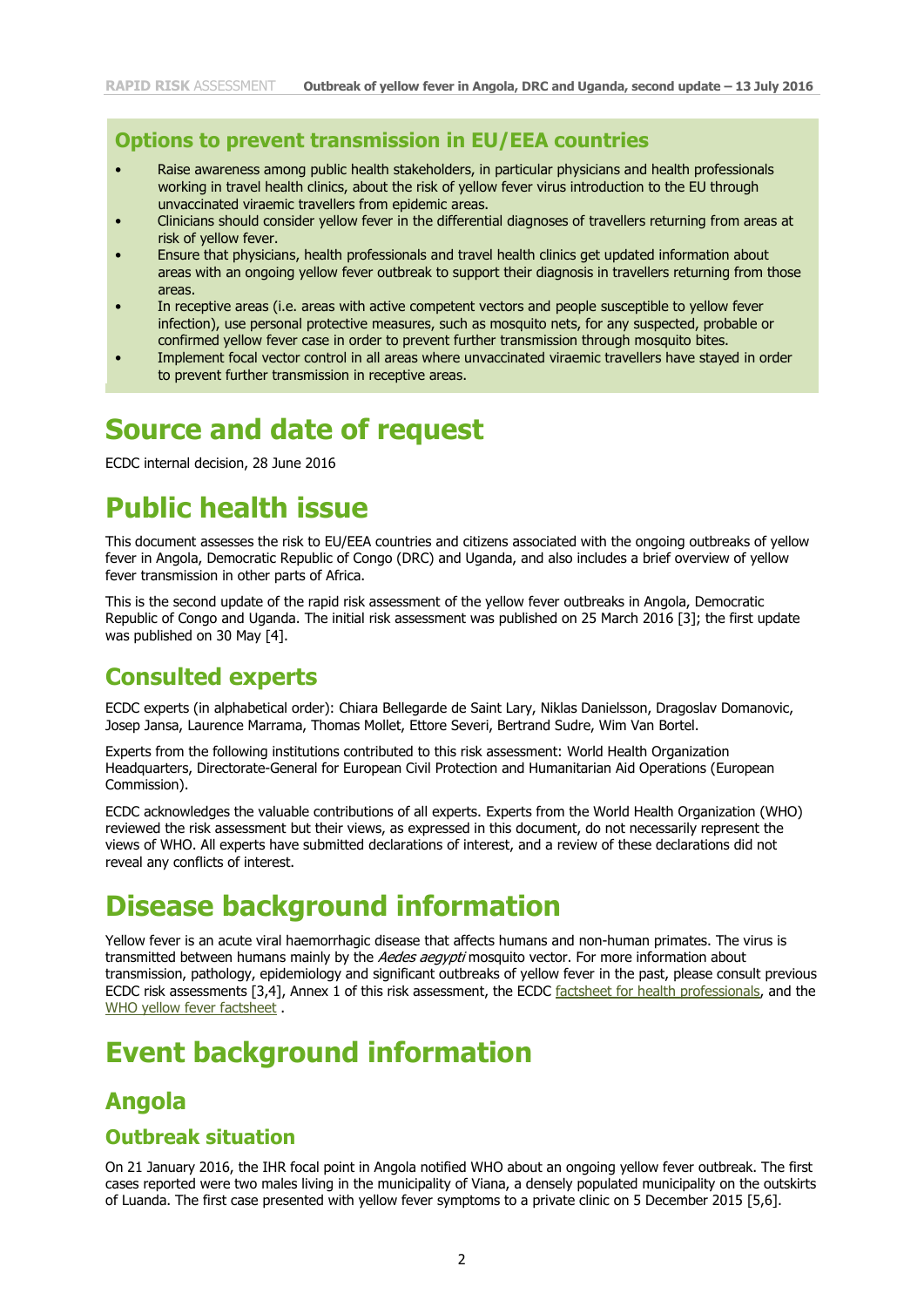From 21 January to 1 July 2016, the Angolan Ministry of Health notified 3 552 yellow fever cases, 875 of which were laboratory confirmed and 355 were fatal. The case–fatality ratio among confirmed cases is 13.4% (117 of 875) and 10% overall. All provinces in Angola have reported cases during the outbreak.

Since the last rapid risk assessment on yellow fever dated 27 May 2016, which was based on data available up to 22 May, there has been an increase of 1 016 yellow fever cases, including 128 confirmed cases.

The epidemic curve (Figure 1) shows that the highest number of suspected and confirmed cases was reported in February and March 2016, with a peak of notifications of more than 80 confirmed cases reported per week at the end of February. Since April, the number of new cases has declined.





#### Note: Data from greyed columns are incomplete due to reporting delays. Data source: [7]

The epidemic curve should be interpreted with caution because of under-ascertainment and underreporting, particularly during the early stages of the epidemic. Many yellow fever infections are asymptomatic or result in mild disease. A significant proportion of severe cases may not be reported in Angola because private health clinics are not consistently integrated into the surveillance system and a significant proportion of the population regularly resort to traditional medicine [8].

The three provinces with the highest number of reported cases are Luanda (1 927 cases including 211 deaths), Huambo (578 cases including 44 deaths) and Benguela (345 cases including 30 deaths), corresponding to the provinces where the three largest urban areas are located.

The recent decrease in the number of reported cases is mainly due to a drop in incidence in Luanda, Huambo and Benguela following the vaccination campaigns in these areas. Six provinces have reported cases with date of onset after 1 June: Benguela, Cuanza Norte, Huila, Luanda Norte, Malange, and Zaire. The most recent confirmed case was reported from Zaire province. In the past three weeks (24 to 26), no new districts reported locally acquired cases. Urban and peri-urban transmission cycles account for the highest number of cases, but transmission has spread from urban to rural areas after the epidemic peaked. Imported cases from Angola have been reported by the DRC (59 confirmed cases), Kenya (two confirmed cases) and China (11 confirmed cases).

#### **Vaccination campaign**

Yellow fever vaccine was integrated into routine immunisation in Angola in 1980. UNICEF estimated the yellow fever childhood routine vaccination coverage in Angola to be 40–77% between 2009 and 2014 [9]. Vaccine supplies for routine childhood yellow fever vaccinations are currently insufficient.

The first mass vaccination campaigns in response to the current epidemic started on 2 February 2016. As of 15 May, the International Coordination Group for yellow fever vaccine had released 11.7 million doses for Angola. Vaccination campaigns took place throughout the province of Luanda in February and March, and in selected municipalities of Huambo and Benguela provinces in April.

As of 1 July, 11 500 000 people have been vaccinated in Angola, out of a target of 15 000 000 people to be vaccinated (population 24 277 000) [7,10]. In the past weeks, additional districts in the affected provinces of Malange, Uige and Zaire have started vaccination. However, the final round of vaccination in Luanda has been delayed.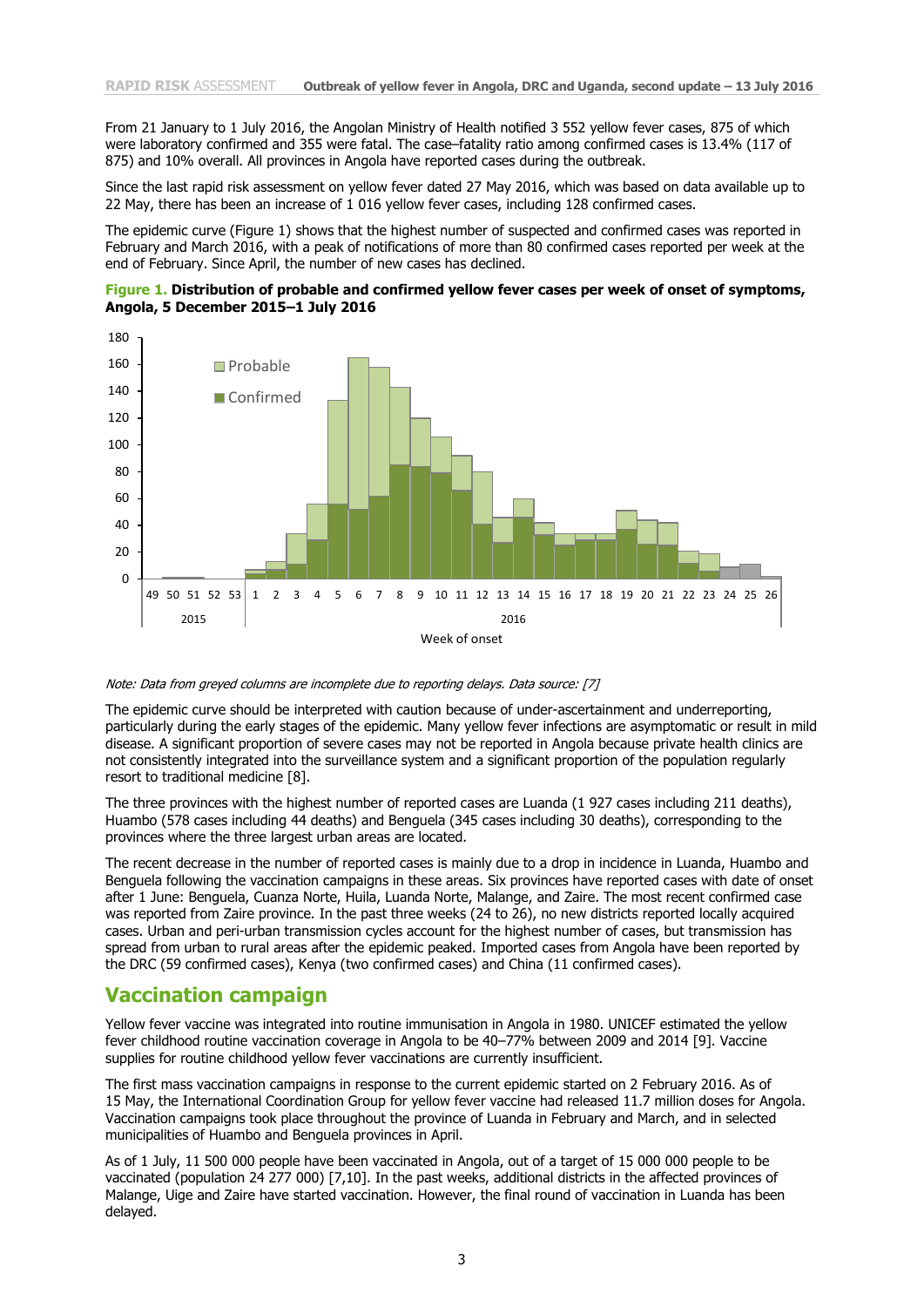WHO vaccination focuses on two main strategies: reactive vaccination campaigns in areas with confirmed yellow fever transmission (complemented with catch-up campaigns in areas that report autochthonous transmission after vaccinations campaigns) and pre-emptive vaccination campaigns in high-risk and border areas.

Vector control against Aedes aegypti is ongoing in urban areas, but is difficult due to a lack of information about the distribution and abundance of the vector in the country.

### **Democratic Republic of Congo**

#### **Outbreak situation**

Between 1 January and 1 July 2016, the Democratic Republic of Congo (DRC) reported 1 582 suspected cases of yellow fever, including 68 confirmed cases, 59 of which had a recent travel history to Angola. Of the 1 582 cases, 75 have died since the beginning of the outbreak. The cumulative number of suspected cases is reported in Figure 2. In the past two weeks (26 and 27), the DRC ministry of health reported an increase of around 250 suspected yellow fever cases per week.

Among the cases without recent travel history to Angola, six cases in Kinshasa province, one case in Kongo-Central and two cases in Kwango are reported as autochthonous. In addition, since the beginning of the year, two independent sylvatic cases have been notified, one in Bas-Uele province and one in Tshuapa province. These two cases are not related to the current outbreak in Angola and in other provinces in DRC [11,12].

#### **Vaccination campaign**

As of 30 June, 5 500 000 people have been vaccinated in the DRC in Kinshasa, Kongo-Central and Kuango provinces [13].



#### **Figure 2. Cumulative number of reported yellow fever cases in DRC, week 17 to 27, 2016**

Note: No data available for week 19

### **Other countries in Africa with recent or ongoing yellow fever transmission**

Situation reports giving the number of cases and deaths in countries affected by yellow fever are available from the WHO emergencies webpages [\(Yellow fever situation report\)](http://www.who.int/entity/emergencies/yellow-fever/situation-reports/archive/en/index.html) [14].

#### **Central Africa**

Republic of Congo: According to the WHO weekly report, two suspected cases of yellow fever were reported in the Republic of Congo (as of 30 June) [13]. Bouenza department, which reported the cases, has a border with the Democratic Republic of Congo. The laboratory results are pending.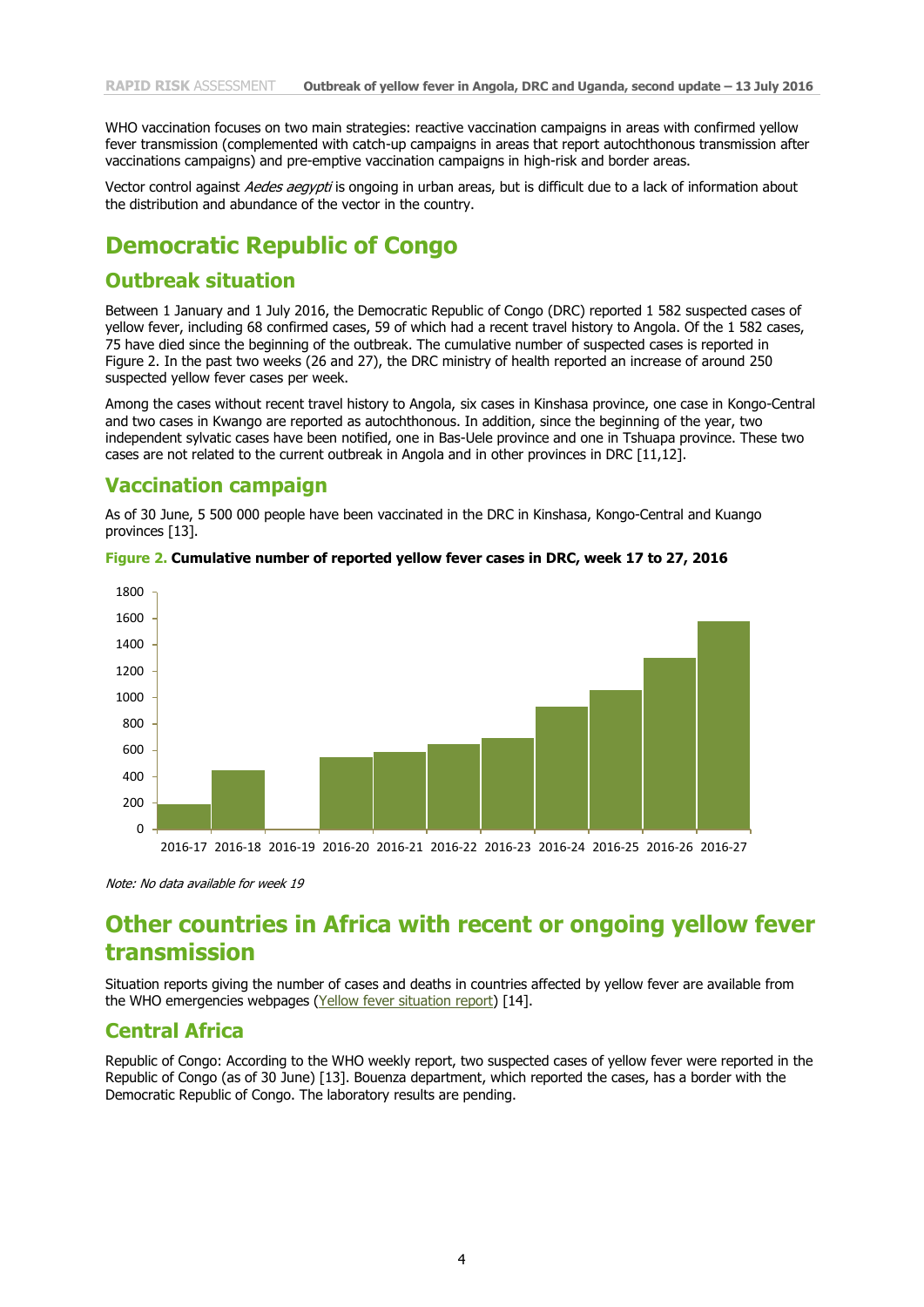#### **East Africa**

Uganda: There is an ongoing outbreak of yellow fever in Uganda that is not linked to the outbreaks in Angola and the DRC. Between 26 March and 8 June 2016, health authorities reported 91 cases, including seven deaths, in the districts of Masaka, Rukungiri, Ntungamo, Bukumansimbi, Kalungu, Lyantonde and Rakai. Seven cases including two deaths were laboratory confirmed. None of the cases had a recent travel history to Angola [15].

#### **West Africa**

Chad: The most recent reported case had onset of symptoms in January 2016 [13] and was classified as sylvatic transmission.

Cameroon: Cameroon has reported 944 suspected cases of yellow fever since the beginning of 2016 [16]. The cases are reported in eight of the country's ten regions; 55 were IgM positive for yellow fever, including 14 unvaccinated people and 12 of unknown vaccination status. Cameroon reported 789 cases in 2015. Yellow fever vaccination coverage was 80% in 2014 according to the annual GAVI report [17].

Ghana: Sporadic sylvatic cases were reported in 2015 and 2016 according to the WHO weekly report published on 30 June 2016.

Guinea: As of 30 June, 39 suspected cases had been reported in Guinea in 2016 according to WHO. Investigations are ongoing.

### **Risk management activities and priorities in affected countries**

Yellow fever outbreaks should be rapidly controlled in order to prevent spread in the country, the region and beyond. This is particularly important for outbreaks in urban areas, such as in Angola and the DRC. The Incident Management System under WHO's new emergency programme has been activated for the yellow fever outbreaks in Angola and the DRC. The WHO Strategic Response Plan (June–August 2016) guides the international response to the current yellow fever outbreaks in Angola, the DRC and Uganda, as well as countries preparing for the possible importation of yellow fever cases [18].

Resurgence of yellow fever disease in densely populated urban areas, as illustrated by the current outbreak of yellow fever in the DRC and Angola, and the large geographical spread of cases have increased the demand for vaccines for emergency response vaccination, which challenges the already dire supply situation [19]. In order to mitigate potential shortages in yellow fever vaccine due to the outbreak in Angola and the DRC, WHO published a statement on the use of lower doses of yellow fever vaccine in emergencies [20]. The proposed fractional dosing do not apply to routine immunisation campaigns and is seen as a short-term measure in the context of a potential vaccine shortage for use in emergencies. The Strategic Advisory Group of Experts on Immunization found that

'the available evidence is sufficient to determine that fractional dosing of yellow fever vaccine to one fifth of the standard dose (0.1 ml instead of 0.5 ml) could be a safe and effective option for mass vaccination campaigns to control urban outbreaks in situations of acute vaccine shortage'.

## **ECDC threat assessment for the EU**

The report from the joint ECDC–European Commission mission to Angola Assessing [the yellow fever outbreak](http://ecdc.europa.eu/en/publications/Publications/yellow-fever-angola-joint-ecdc-mission-report-2016.pdf) in [Angola](http://ecdc.europa.eu/en/publications/Publications/yellow-fever-angola-joint-ecdc-mission-report-2016.pdf) (10–20 May 2016) summarises the epidemiological situation of yellow fever in Angola up to the end of May 2016, reports on the implemented control measures, evaluates the risk of importation of yellow fever to the EU, assesses the risk for EU citizens, and provides advice to the Angolan government and the European Commission [8].

The outbreaks in Angola and the DRC continue to be of concern, given the risk that the virus will be exported through viraemic travellers and introduced to countries at risk of vector-borne transmission. The risk is highest for countries that share borders with the DRC and Angola but exists also for distant countries with competent vector populations (receptive areas). An extension of the epidemic would increase the number of travellers potentially exposed.

In Angola, the number of new suspected and confirmed cases has been decreasing and the mass vaccination campaigns are estimated to have reached about 75% of the targeted population. The current information indicate that the outbreak in Angola is progressively being brought under control. Vaccination activities are continuing in urban centres and high-risk areas. Transmission in urban centres in the northern Angolan provinces of Zaire, Uige, Malange and Lunda Norte continues to represent a significant risk for international spread pending the full achievement of the emergency vaccination campaigns. Transmission may still spread to, or flare up in, areas not yet fully covered by vaccination campaigns.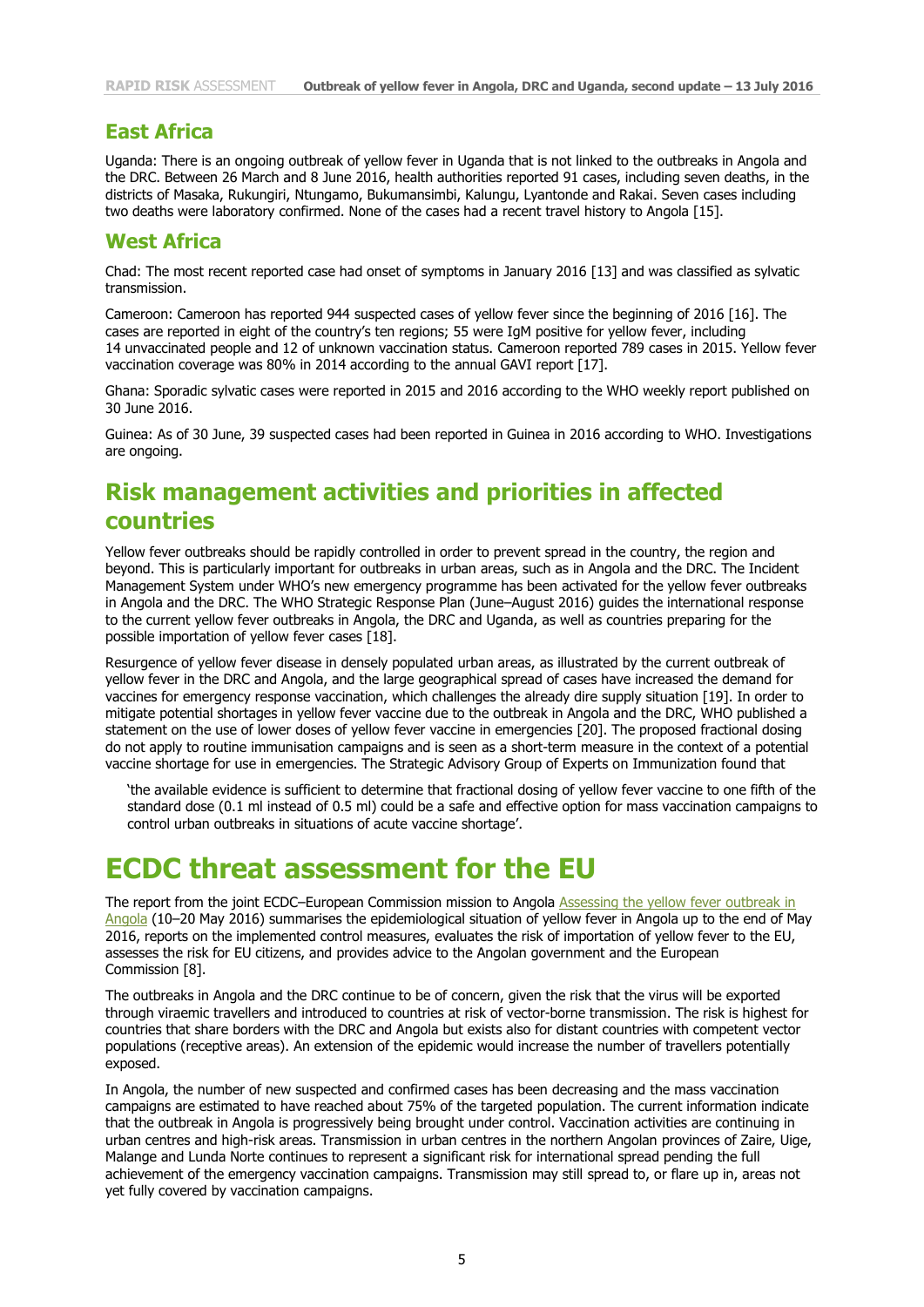Laboratory confirmation of autochthonous transmission in Kinshasa means that the outbreak has spread to the capital of the Democratic Republic of Congo. This is of major concern, not only for the population in Kinshasa but also for the Brazzaville, the capital of the Republic of the Congo, which is located across the Congo River. Both cities are densely populated and at risk of rapidly evolving outbreaks.

The outbreak in the DRC is evolving, and the number of weekly suspected cases have increased in the past three weeks. Underreporting of the mild form of yellow fever is expected. Recent figures on the number of confirmed yellow fever cases are likely to be underestimated because of delays in laboratory confirmation and a lack of reagents for the central laboratory [12]. A vaccination campaign has started and will be extended over the coming weeks, especially in Kinshasa.

The control of the yellow fever outbreaks in Angola and DRC will depend on the availability of vaccine and how and effectively vaccination is implemented.

### **Risk for travellers and residents to affected areas**

Unvaccinated travellers or residents in an epidemic yellow fever area are at risk of becoming infected. Of particular concern are individuals who cannot be vaccinated because they do not meet the vaccination criteria, e.g. newborns and people with underlying health conditions, for whom strict individual vector control measures should be enforced to prevent infection.

### **Risk of international spread**

The evolution of the situation in Angola and the DRC is of concern. The IHR Emergency Committee decided on 19 May 2016 that the urban yellow fever outbreaks in Angola and the DRC are a serious public health event which deserve intensified national action and enhanced international support. The Committee also decided that, based on the currently available information, the event does not constitute a Public Health Emergency of International Concern [21].

On 19 May 2016, the IHR Emergency Committee also recommended to Member States to consider 'the assurance of yellow fever vaccination of all travellers, and especially migrant workers, to and from Angola and Democratic Republic of Congo'.

Entry screening in the EU, for proof of vaccination, would be of limited value because of the limited availability of direct flights and the high likelihood of indirect travel routes into the EU.

The outbreaks in Angola, the DRC and Uganda are significant, affecting large geographic areas including highly populated cities. People in the region frequently travel by road and plane to neighbouring countries. Therefore the risk of exporting the virus to other countries is high. Viraemic patients travelling to areas where suitable vectors and susceptible human populations are present increase the risk of local transmission. Such areas exist in most of the tropical areas of Africa, the Americas and Asia. Therefore, the risk of international spread within Africa and beyond remains high.

As yellow fever and dengue fever share the same mosquito vector (Aedes aegypti), any area where dengue transmission has been documented could be suitable for local transmission of yellow fever if the virus is introduced by a viraemic traveller. This could be the case in southern China, where dengue virus transmission occurs during the warmer mosquito vector season, leading to local outbreaks. However, it has to be stated that yellow fever has never been transmitted by the local populations of Aedes aeavpti in south-east Asia [22].

### **Risk related to mass gatherings**

The Rio de Janeiro 2016 Olympic Games (5–21 August 2016) and the Paralympic Games (7–18 September 2016) are the two most prominent mass gathering events that will take place in the Americas in the coming months. ECDC has published a specific risk assessment and an update on these events, including an assessment for yellow fever virus infection [23,24].

### **Risk of importation to the EU**

As long as the WHO recommendation for travellers from areas experiencing epidemics to be vaccinated against yellow fever is not enforced, the risk of yellow fever being imported into Europe exists in relation to travellers from affected countries who are not vaccinated against yellow fever. They may arrive in the EU/EEA and become viraemic as they develop yellow fever. The risk posed by EU/EEA citizens returning from affected areas is limited because it is likely that they were vaccinated before travelling.

The risk of the virus being imported into the local competent vector population in the EU through viraemic travellers from Angola or the DRC is considered to be moderate but possible in areas where Aedes aegypti, the primary vector of yellow fever in urban settings, is present (Madeira, Portugal). Some EU Overseas Countries and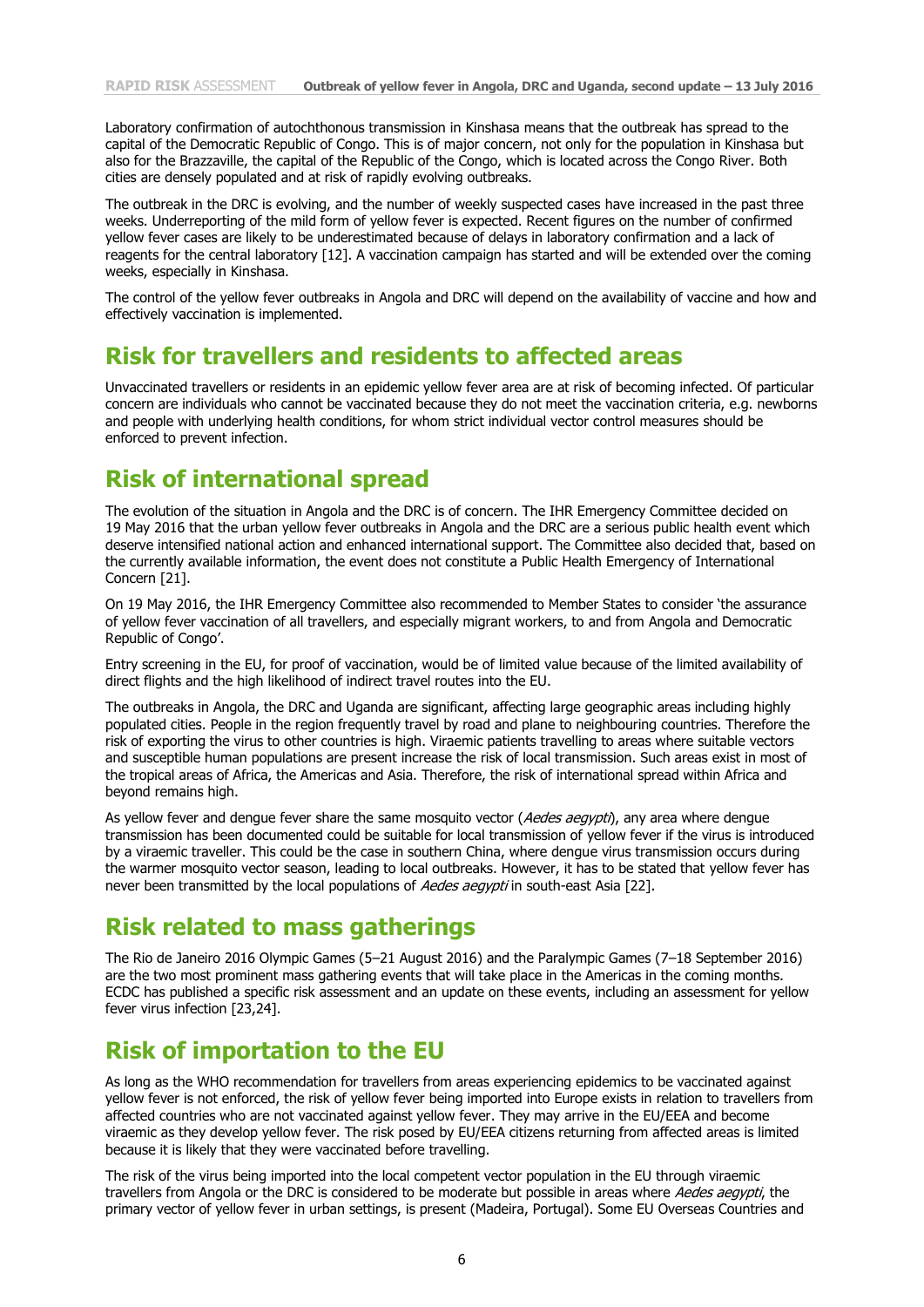Territories and Outermost Regions are located in the tropics with large populations of competent Aedes aegypti mosquitoes. In these areas, the likelihood of importation is low because of the limited travel patterns with Angola, the DRC or Uganda, but the risk of local transmission would be increased because of vector availability.

There is sufficient capacity in the EU for the detection of yellow fever through a number of reference laboratories.

### **Risk of transmission in the EU**

The risk of occurrence of yellow fever transmission in the EU/EEA is mainly related to areas where Aedes aegypti is present. The mosquito is established in the Overseas Countries and Territories and Outermost Regions of the EU, located in the so-called yellow fever belt in the tropics, as well as in the Black Sea region [25,26].

There are uncertainties about the capacity of Aedes albopictus to transmit yellow fever but potential local transmission of yellow fever in areas where Aedes albopictus is present in the EU/EEA cannot be ruled out, following the introduction of the virus through a viraemic traveller.

### **Risk of transmission via substance of human origin\***

Transmission of yellow fever through blood or plasma transfusion and transplantation has not been reported. The yellow fever 17D vaccine has been transmitted through transfusion of blood donated by recently immunised donors [27]. As only 15–25% of people infected with yellow fever develop symptoms, asymptomatic donors may donate infectious blood. Moreover, yellow fever virus survives in blood preserved with citrate for 35 days and for 60 days if preserved with glycerol [28]. Thus, the risk of yellow fever transmission through donated blood cannot be excluded. Data related to the risk of yellow fever transmission through tissues and cells, and organs are not available.

Prospective SoHO donors with a history of yellow fever may donate blood 14 days after full recovery. Donation of SoHO is permitted four weeks after vaccination with attenuated viral vaccine [29]. It should be noted that current yellow fever outbreaks are occurring in malaria-endemic areas. The deferral period for blood donors returning from areas affected by malaria will be sufficient to prevent the donation of yellow-fever-infected blood.

Yellow fever vaccination is contraindicated for immunocompromised patients after solid organ and haematopoietic stem cell transplantation. Patients living in countries endemic for yellow fever, or patients planning to travel in endemic countries, should be immunised before transplantation.

j

<sup>\*</sup> Substances of human origin (SoHO) are human blood, blood components, tissue, cells or organs as defined in Directive 2002/98/EC, Directive 2004/23/EC and Directive 2010/53/EU.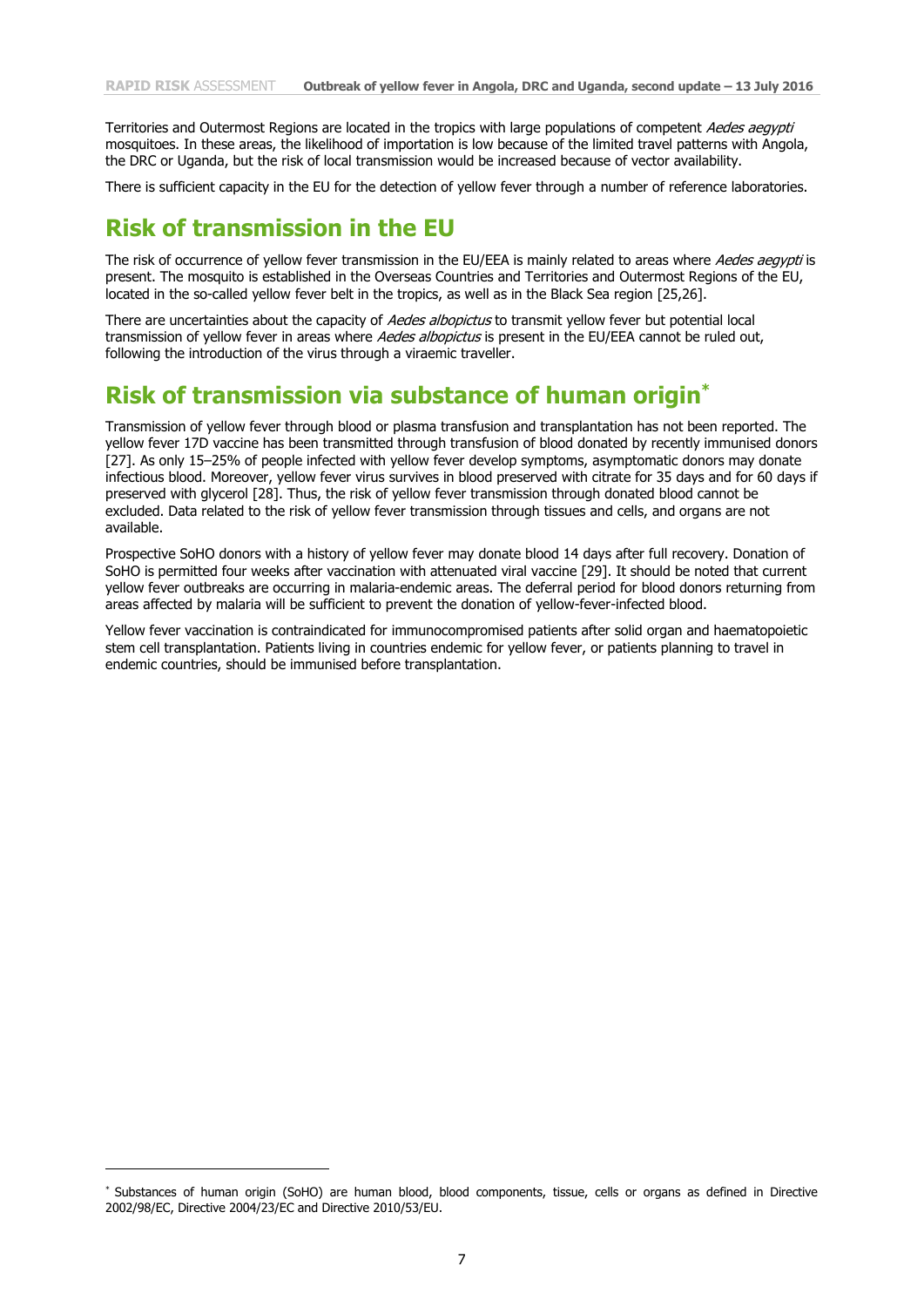# **Annex 1: Annual number of yellow fever cases reported to WHO (1974–2014)**





Data source: WHO Global Health Observatory data repository

Between 1987 and 1991, recurrent yellow fever outbreaks with more than 17 000 cases were notified in Nigeria. In 2011, a large epidemic took place in Burkina Faso, Nigeria and Sierra Leone. Two previous outbreaks of yellow fever have been documented in Angola: one in 1971 (65 cases), the other in 1988 (37 cases) [30].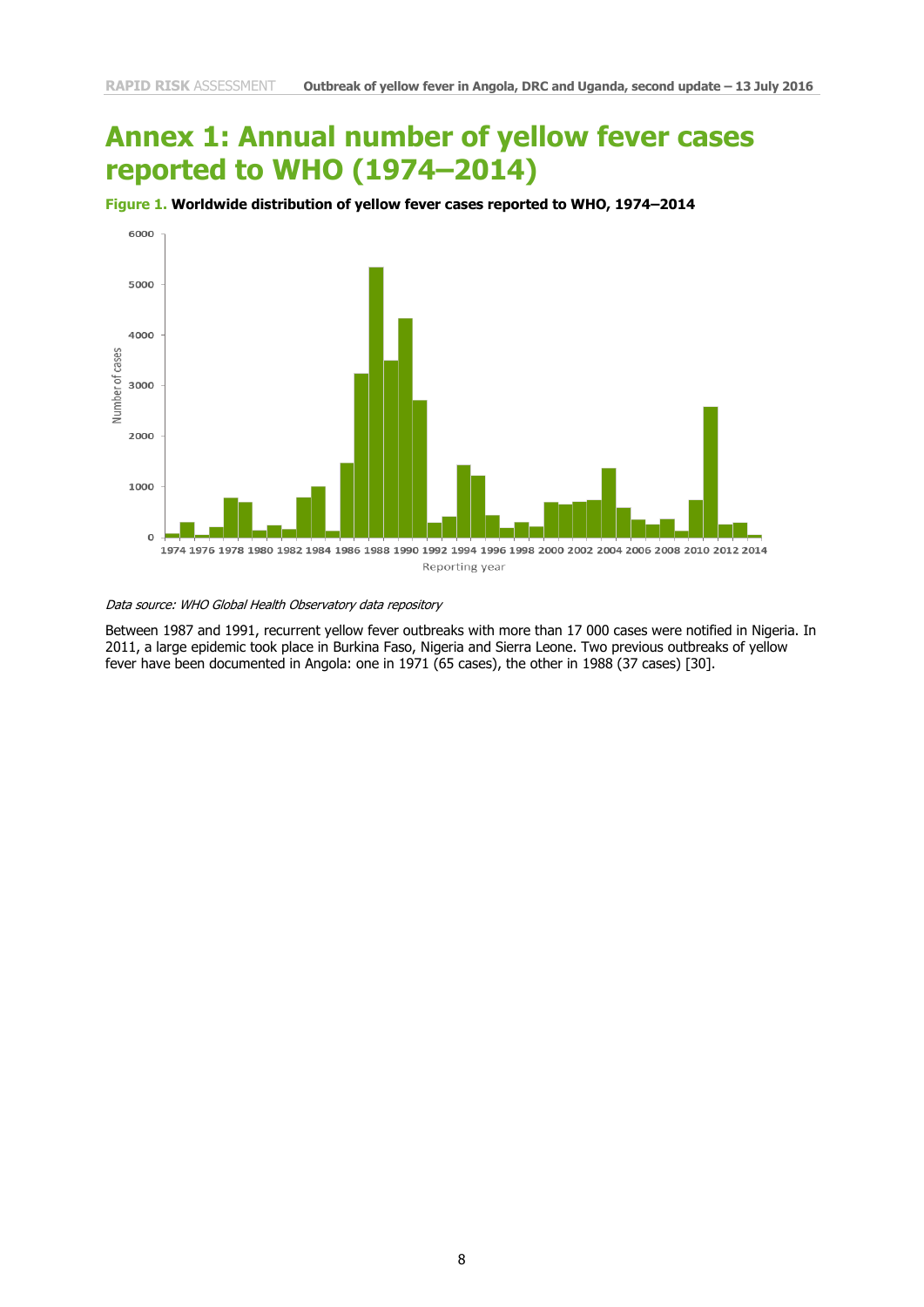## **References**

- 1. World Health Organization. List of countries, territories and areas. Yellow fever vaccination requirements and recommendations; malaria situation; and other vaccination requirements. Geneva: WHO; 2015. Available from: [http://www.who.int/ith/2015-ith-county-list.pdf.](http://www.who.int/ith/2015-ith-county-list.pdf)
- 2. US Centers for Disease Control and Prevention, Gershman M, Staples J. Yellow fever. Available from: [http://wwwnc.cdc.gov/travel/yellowbook/2016/infectious-diseases-related-to-travel/yellow-fever.](http://wwwnc.cdc.gov/travel/yellowbook/2016/infectious-diseases-related-to-travel/yellow-fever)
- 3. European Centre for Disease Prevention and Control. Rapid risk assessment: Outbreak of yellow fever in Angola [Internet]. 2016 [cited 2016 Mar 25]. Available from: [http://ecdc.europa.eu/en/publications/\\_layouts/forms/Publication\\_DispForm.aspx?List=4f55ad51-4aed-](http://ecdc.europa.eu/en/publications/_layouts/forms/Publication_DispForm.aspx?List=4f55ad51-4aed-4d32-b960-af70113dbb90&ID=1455)[4d32-b960-af70113dbb90&ID=1455.](http://ecdc.europa.eu/en/publications/_layouts/forms/Publication_DispForm.aspx?List=4f55ad51-4aed-4d32-b960-af70113dbb90&ID=1455)
- 4. European Centre for Disease Prevention and Control. Rapid risk assessment: Outbreaks of yellow fever in Angola, Democratic Republic of Congo and Uganda, first update [Internet]. 2016 [cited 2016 May 30]. Available from: [http://ecdc.europa.eu/en/publications/\\_layouts/forms/Publication\\_DispForm.aspx?List=4f55ad51-4aed-](http://ecdc.europa.eu/en/publications/_layouts/forms/Publication_DispForm.aspx?List=4f55ad51-4aed-4d32-b960-af70113dbb90&ID=1500)[4d32-b960-af70113dbb90&ID=1500.](http://ecdc.europa.eu/en/publications/_layouts/forms/Publication_DispForm.aspx?List=4f55ad51-4aed-4d32-b960-af70113dbb90&ID=1500)
- 5. ProMED-mail post. Yellow fever -Aafrica (16): Angola 2016 [cited 2016 Feb 27]. Available from: [http://www.promedmail.org/post/4053826.](http://www.promedmail.org/post/4053826)
- 6. World Health Organization. Yellow Fever Angola. Disease Outbreak News 12 February.. Geneva: WHO; 2016 [cited 2016 March 22]. Available from: [http://who.int/csr/don/12-february-2016-yellow-fever](http://who.int/csr/don/12-february-2016-yellow-fever-angola/en/)[angola/en/.](http://who.int/csr/don/12-february-2016-yellow-fever-angola/en/)
- 7. World Health Organization Regional Office for Africa. Situation Report: Yellow fever outbreak in Angola, 4 July 2016 Brazzaville: World Health Organization,; 2016 [cited 2016 Jul 4]. Available from: [http://www.afro.who.int/en/yellow-fever/sitreps/item/8782-situation-report-yellow-fever-outbreak-in](http://www.afro.who.int/en/yellow-fever/sitreps/item/8782-situation-report-yellow-fever-outbreak-in-angola-4-july-2016.html)[angola-4-july-2016.html.](http://www.afro.who.int/en/yellow-fever/sitreps/item/8782-situation-report-yellow-fever-outbreak-in-angola-4-july-2016.html)
- 8. European Centre for Disease Prevention and Control. Mission report: Yellow fever outbreak in Angola [Internet]. Stockholm2016 [cited 2016 Jul 5]. Available from: [http://ecdc.europa.eu/en/press/news/\\_layouts/forms/News\\_DispForm.aspx?ID=1443&List=8db7286c-fe2d-](http://ecdc.europa.eu/en/press/news/_layouts/forms/News_DispForm.aspx?ID=1443&List=8db7286c-fe2d-476c-9133-18ff4cb1b568&Source=http%3A%2F%2Fecdc.europa.eu%2Fen%2FPages%2Fhome.aspx)[476c-9133-18ff4cb1b568&Source=http%3A%2F%2Fecdc.europa.eu%2Fen%2FPages%2Fhome.aspx.](http://ecdc.europa.eu/en/press/news/_layouts/forms/News_DispForm.aspx?ID=1443&List=8db7286c-fe2d-476c-9133-18ff4cb1b568&Source=http%3A%2F%2Fecdc.europa.eu%2Fen%2FPages%2Fhome.aspx)
- 9. United Nations Children's Fund. Yellow fever vaccine: current outlook. New York: UNICEF; 2015. Available from: [http://www.unicef.org/supply/files/Yellow\\_Fever\\_Vaccine\\_Current\\_Outlook\\_March\\_2015.pdf.](http://www.unicef.org/supply/files/Yellow_Fever_Vaccine_Current_Outlook_March_2015.pdf)
- 10. The World Bank. Angola [Internet]. 2016 [cited 2016 July 8]. Available from: [http://data.worldbank.org/country/angola.](http://data.worldbank.org/country/angola)
- 11. WHO Bureau Pays RD Congo. Rapport de situation Fièvre Jaune en RD Congo [cited 2016 July ]. Available from: [http://reliefweb.int/sites/reliefweb.int/files/resources/DR%20CONGO%20YELLOW%20FEVER%20SITREP\\_](http://reliefweb.int/sites/reliefweb.int/files/resources/DR%20CONGO%20YELLOW%20FEVER%20SITREP_%2024%20Juin%202016%20_ek.pdf) [%2024%20Juin%202016%20\\_ek.pdf.](http://reliefweb.int/sites/reliefweb.int/files/resources/DR%20CONGO%20YELLOW%20FEVER%20SITREP_%2024%20Juin%202016%20_ek.pdf)
- 12. World Health Organization Regional Office for Africa. Bulletin du Cluster Santé, République Démocratique du Congo. Revue des principales actions des partenaires du cluster santé en réponse aux flambées épidémiques de Fièvre Jaune et de Choléra. June 20162016. Available from: [http://www.afro.who.int/fr/republique-democratique-du-congo/cluster-sante/item/8791-bulletin-du-cluster](http://www.afro.who.int/fr/republique-democratique-du-congo/cluster-sante/item/8791-bulletin-du-cluster-sante-juin-2016.html)[sante-juin-2016.html.](http://www.afro.who.int/fr/republique-democratique-du-congo/cluster-sante/item/8791-bulletin-du-cluster-sante-juin-2016.html)
- 13. World Health Organization. Situation report. Yellow fever (30 June 2016) [Internet]. 2016 [cited 2016 June 30]. Available from: [http://apps.who.int/iris/bitstream/10665/246156/1/yellowfeversitrep30Jun16-eng.pdf.](http://apps.who.int/iris/bitstream/10665/246156/1/yellowfeversitrep30Jun16-eng.pdf)
- 14. World Health Organization. Yellow fever situation reports 2016 [cited 2016 Jul 6]. Available from: [http://www.who.int/entity/emergencies/yellow-fever/situation-reports/archive/en/index.html.](http://www.who.int/entity/emergencies/yellow-fever/situation-reports/archive/en/index.html)
- 15. World Health Organization Regional Office for Africa. Yellow fever in the African Region. Outbreaks and emergencies [Internet]. 2016. Available from: [http://reliefweb.int/sites/reliefweb.int/files/resources/whoafro-outbreaks-and-emergencies\\_bulletin\\_issue-](http://reliefweb.int/sites/reliefweb.int/files/resources/whoafro-outbreaks-and-emergencies_bulletin_issue-3_-30-may-2016.pdf)[3\\_-30-may-2016.pdf.](http://reliefweb.int/sites/reliefweb.int/files/resources/whoafro-outbreaks-and-emergencies_bulletin_issue-3_-30-may-2016.pdf)
- 16. Cameroon WCOi. Relevé épidémiologique mensuel (Juin 2016) 2016 [cited 2016]. Available from: [http://reliefweb.int/sites/reliefweb.int/files/resources/who\\_releve\\_epidemiologique\\_mensuel\\_juin2016.pdf.](http://reliefweb.int/sites/reliefweb.int/files/resources/who_releve_epidemiologique_mensuel_juin2016.pdf)
- 17. Gavi Alliance. 2014 Annual Progress Report of Cameroon 2016 [cited 2016 July 8]. Available from: [http://www.gavi.org/country/cameroon/documents/#apr.](http://www.gavi.org/country/cameroon/documents/#apr)
- 18. World Health Organization. Yellow fever, Strategic Response Plan (June-August 2016) 2016 [cited 2016 Jun]. Available from: [http://apps.who.int/iris/bitstream/10665/246103/1/WHO-YF-ENB-16.2-eng.pdf?ua=1.](http://apps.who.int/iris/bitstream/10665/246103/1/WHO-YF-ENB-16.2-eng.pdf?ua=1)